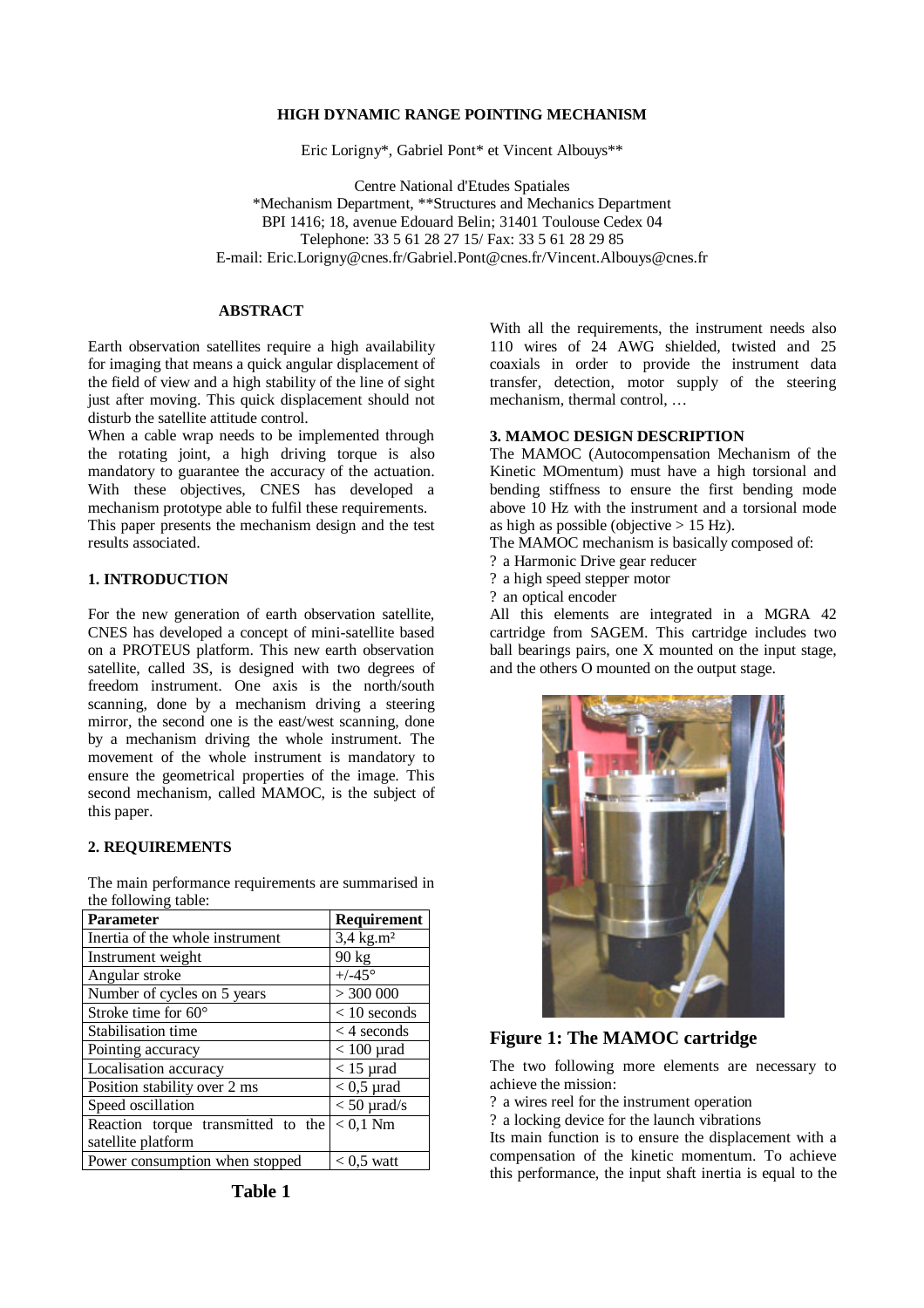instrument inertia divided by the gear ratio of the reducer (see paragraph 5).

## **3.1 Description of the Harmonic Drive reducer**

An Harmonic Drive reducer is used because its rather good torsional stiffness, long life expectancy with wet lubrication, excellent positioning accuracy, and high torque capability. Moreover, the input revolution sign is the opposite of the output one, allowing a kinetic momentum compensation (see paragraph 5).

With the high numbers of wires to reel and the high dynamic performance required, we have a compromise to do between the torque and the speed.

To achieve a good auto compensation of the kinetic momentum, we need to have a high gear ratio to limit the added input inertia (see paragraph 5).

The chosen gear ratio for the Harmonic Drive is 160.

The output angular stiffness measured is 45 000 Nm/rad.

#### **3.2 High speeds stepper motor design**

With a high gear ratio, the motor needs to turn at a quite high speed. With a specification of 60° in 10 seconds for instrument rotation, the motor speed required is about 1500°/s. And to ensure a high stability with no power consumption, the highest torsional stiffness is needed.

The brushless motor needs a closed control loop and it does not present torsional stiffness without supply voltage.

So, the stepper motor solution was considered as the best choice but it presents difficulty to rotate at high speeds.

SAGEM developed a stepper motor able to reach more than 3000°/s under 28 volts with a 3,5 kg.m² inertia load. To achieve this performance, the stator is laminated, and the wiring resistance is reduced to less than 5 ?. The constant torque is 0,6 Nm/A.

#### **3.3 Position sensor**

A Codechamp 21 bits optical encoder is used for the measurement of the displacement : the resolution is 3 µrad and the precision on 360° is better than 15 µrad. This encoder is linked to the output shaft.

## **3.4 The wires reel**

The 110 wires of AWG24 and the 25 coaxials are grouped into three cable bundles. The 45 wires of each bundle are sewed together. Some PTFE strips are installed each 20 cms to stiffen the cable bundle.

The wires reel was tested alone in order to measure its main characteristics. (see fig.2).



# **Figure 2: The wires reel in the bench test**

The measured induced torque hysteresis is the following:



**Figure 3: Induced torque in the wires reel**

## **3.5 The locking device**

To limit the impact of launch vibrations on the ball bearings of the cartridge, a locking device has been added on the 3S instrument. In the launch attitude, a 0,6 mm deflection is imposed on 3 flex blades, so that the ball bearings are not overloaded during the take off. The test on the bench has demonstrated that the load level to comply with vibrations is about 1500 N / blade. This level is compatible with the capacities of the locking devices (AMF).

# **4. DESCRIPTION OF THE TEST BENCH**

A mock-up, inertia, centre of gravity, weight, three first modes representative, was built to simulate the structural behaviour of the instrument.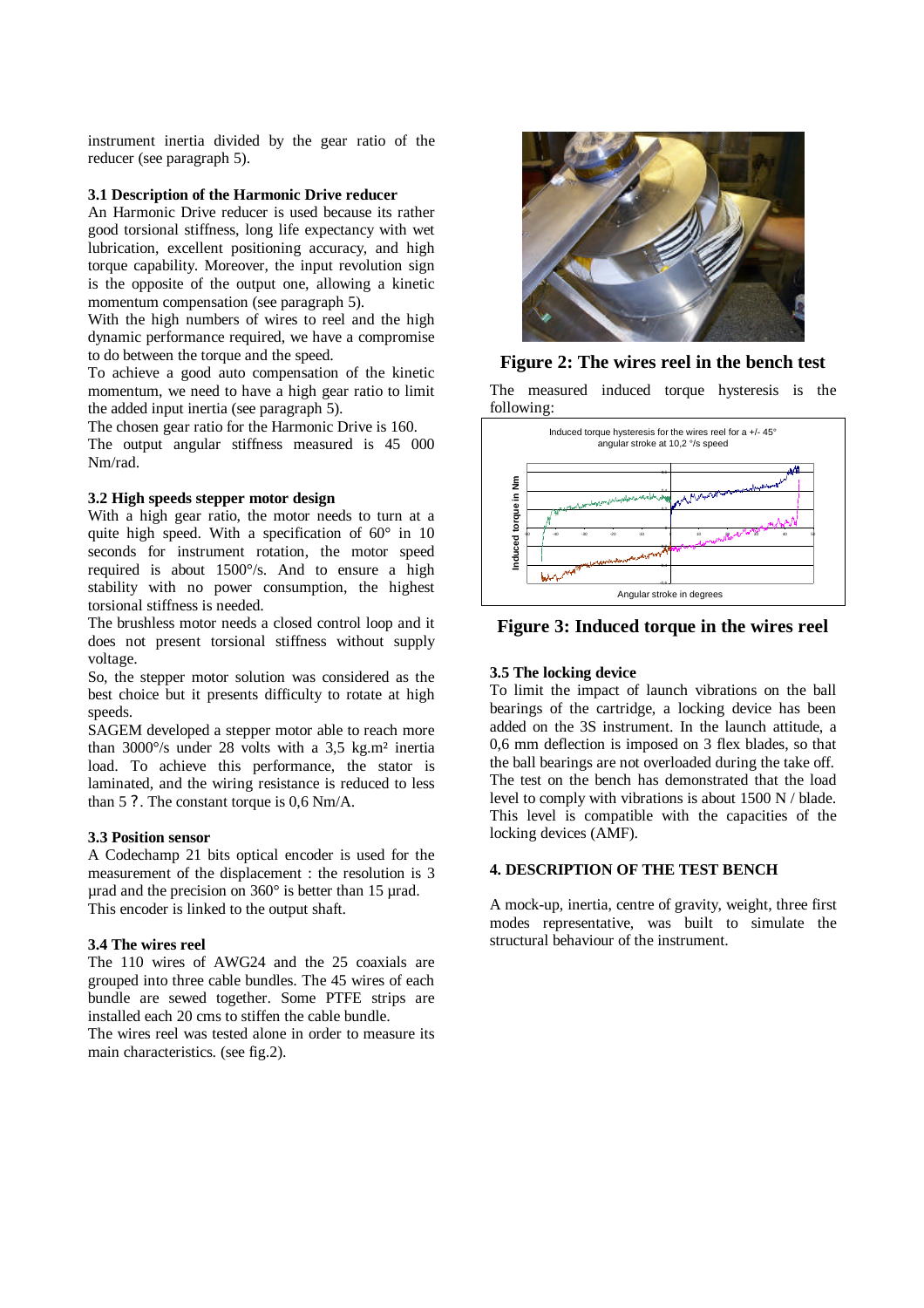

**Fig 4: lest instrument**

The flex blades are flight representatives to simulate the locking device. Three threaded rods are used to preload the instrument.

#### **4.1 sensors**

The optical encoder, included in the mechanism, measures the output angular displacement.

An additional high sensitive angular sensor (Systron Donner) measures the stability with a 10 µrad range.

A piezoelectric torquemeter measures the reaction torque induced on the satellite during displacement.

#### **4.2 software acquisition**

The "Labview" software is used for the acquisition of the optical encoder, the angular sensor and the piezoelectric torquemeter.

The motor driving is performed by a specific electronic via Labview software.

In figure 5, the first quarter (in clockwise sense) represents the output encoder turlututu, second one is either the torquemeter or the angular sensor indication, third one is the FFT of the second quarter signal. The last quarter is the input command (initial speed, final speed, number of microsteps/step, angular stroke,

acceleration duration, acquisition frequency (? 1000 Hz) and acquisition duration).

| <b><i>Committee</i></b>                                                                                                                                                |                                                                                                                                                                                                                                 | F1        |
|------------------------------------------------------------------------------------------------------------------------------------------------------------------------|---------------------------------------------------------------------------------------------------------------------------------------------------------------------------------------------------------------------------------|-----------|
| Ele Erik Chorske Present advokus Esik-<br>中国专用                                                                                                                         |                                                                                                                                                                                                                                 |           |
| Fin de Bession                                                                                                                                                         | Finkler de convegando<br><b>ESSAI MAQUETTE BS</b><br>Termination Cancellat seemed and any                                                                                                                                       |           |
| Har saa brain 626<br><b>Lating text code</b><br>Finley subury (211)<br>Ici najaryZili<br><b>Couples publication (SFT)</b><br>Ard: horse field<br>Across drive programs | <b>Colour (1)</b><br><b>Réséasse googeniveers</b><br><b>Telepowea (Hel)</b><br><b>IVA NOW</b><br><b>STATISTICS</b><br>115 24<br>н<br><b>STARTED</b><br>Angelstien konge<br><b>SAR DEDIC</b><br>100,0000<br><b>Courtesy</b><br>٠ |           |
| Ресурдин, коллеристички<br><b>Coloradore instrucción</b><br>who do Tacadithodox bad.<br><b>COM</b>                                                                     | 129,000<br>111,000<br>Vitrose démanage ("Ac)<br><b>Winnipolysis</b><br><b>TOR OTOR</b><br><b>THE CHECK</b><br>Vitazioni dei consignatif Vol-<br>×.<br>49.6<br>9kn<br>m<br><b>FORDS</b>                                          | 40.0 47.7 |
| <b>TFT Couple de staclant</b><br><b>DOM:</b>                                                                                                                           | <b>System WI</b><br><b>Louis Links Co.</b><br>4.00<br><b>PECH AL</b><br>3.00                                                                                                                                                    | 医四周形      |
| 31,000<br><b>AS 7001</b><br><b>ALL 7800</b><br>an own<br>新田原<br><b>COLOMBIA</b>                                                                                        | 2.00<br>1.00<br>0.00<br>3,000<br>or man                                                                                                                                                                                         |           |
| お出席<br>15,000<br>0.111<br>3.131                                                                                                                                        | $-0.00$<br>m<br><b>ART R</b><br>38.8<br>28.3<br>1,808<br>12,233<br>÷                                                                                                                                                            | m         |

## **Figure 5: software acquisition screen**

In all of the tests, the stepper motor is driven at 64 microsteps/step.

### **5 THE AUTOCOMPENSATION PRINCIPLE**

When an inertia  $(I_1)$  is moved at a speed of ? 1, the kinetic momentum is completely transmitted to the satellite and the AOCS wheels must deliver a negative kinetic momentum feedback.

The kinetic momentum compensation needs two mechanisms excepted if as MAMOC, the input shaft rotates in the opposite sense of the output. In this case, and if the input shaft inertia  $(I_2)$ , is equal to the instrument inertia divided by the gear ratio (R).

In this application,  $I_1 = 3,4$  kg.m<sup>2</sup>, and R=160, so  $I_2$  must be equal to 2,125  $10^{-2}$  kg.m<sup>2</sup>.

In fact, the reaction wheel is included into MAMOC in the input shaft. The main drawback is that the stepper motor needs more torque to accelerate this additional inertia.

#### **6. TEST RESULTS**

### **6.1 Modal analysis**

A modal analysis has been performed to confirm that the first bending mode value was about [10;12] Hz and the first torsion mode value  $> 15$  Hz.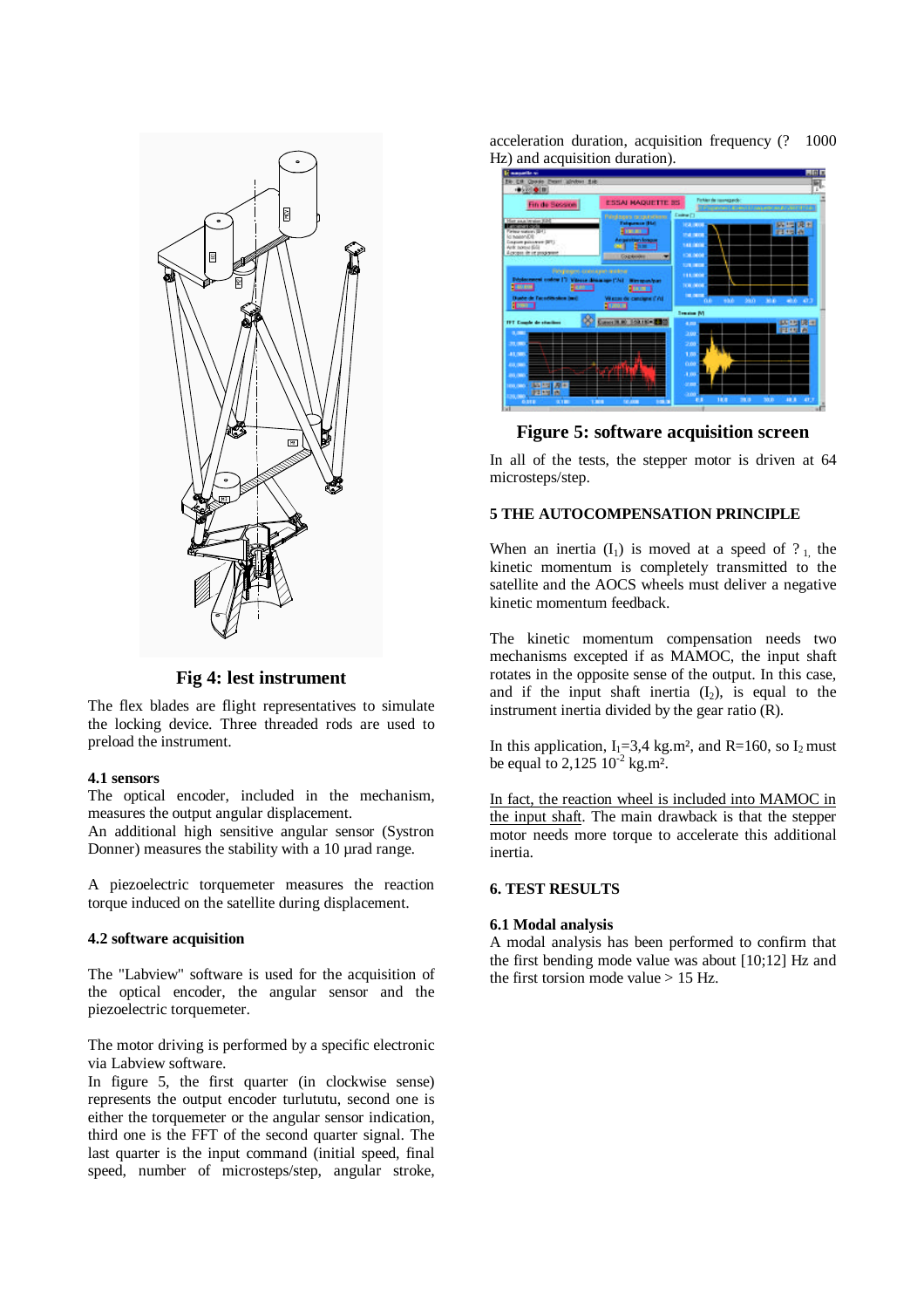

# **Figure 6: analysis modal curve**

An electrodynamic exciter and 4 accelerometers have allowed to measure the following values:

 $f_1 = 10.7$  Hz,  $f_2 = 15.5$  Hz : bending modes,

 $f_3 = 20.6$  Hz, torsion mode that confirm that the torsion stiffness of the cartridge is about  $5.10^4$  Nm/rad.

## **6.2 Reaction torque on platform**

Two series of tests were done one with the compensation inertia and one without.

In both cases, the torque transmitted (*Treaction*) to the satellite platform is:

 $T_{reaction} = (I_{instrument} - R * I_{input}) * w'_{output}$ 

Where ? '<sub>output</sub> is the output acceleration in rad/s<sup>2</sup>. With in the first case, an input inertia equal to  $0.9 10^{-4}$ kg.m<sup>2</sup>, and in the second one  $I_{input} = 2,125 \times 10^{-2} \text{ kg.m}^2$ .

The rate torque is the same with or without inertia compensation and looks like this:



**Figure 7: reaction torque transmitted**

The mean value is quasi null with the compensation inertia whereas the mean value is equal to  $(I_{instrument} - R * I_{input}) * w'_{output}$  without.



## **Figure 8: Mean reaction torque**

The discrete values are similar because the motor driving excites the torsional mode and the speed oscillation adds dynamic reaction torque due to the acceleration at high frequency (around 18 Hz).



**Figure 9: output speed profile**

In the speed profile, the oscillation can reach  $0.8\%$  in 1/36 s, so a reaction torque peak of 3,4 Nm.

These oscillations have few influences on the AOCS of the satellite. The drawing below shows the depointing of the PROTEUS platform  $(I=360 \text{ kg.m}^2)$ , with a  $60^\circ$ angular stroke in 10 seconds with the compensation inertia:



**Figure 10: platform responses**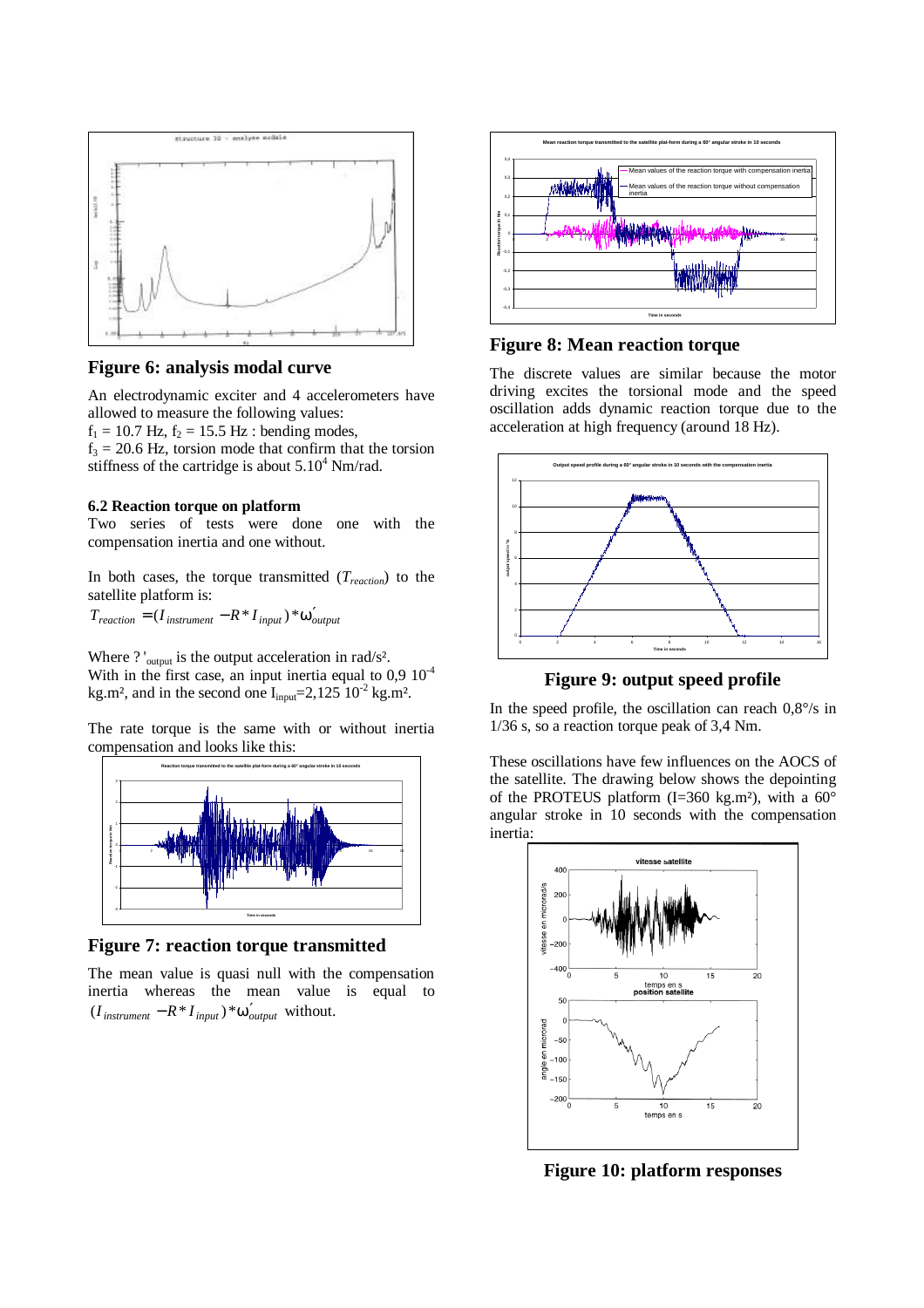The platform needs a torque of 0,02 Nm to rebalance itself., and the maximal speed peak is 400 µrad/s. So, with a complete compensation of the kinetic momentum, the reaction torque is null which is quite a major challenge for the AOCS purpose.

### **6.3 Angular stability**

The instrument is placed on a marble. The noise of the angular sensor, when the instrument is at rest, corresponds to a sine of  $+/- 0.2$  µrad (peak to peak) at 10 Hz that gives a speed noise of 8 µrad/s with no supply voltage

After a displacement, this sensor can give us the time to reach the stability requirement of 50 µrad/s.

The test results showed that neither the angular stroke nor the speed reached, have impacts on the stabilisation time. The time between reaching position and decreasing speed oscillation below 50 µrad/s is about 2 seconds.



**Figure 11: instrument stabilisation**

### **6.4 Dynamic capacities**

All the dynamic tests are done at 64 microstep/electrical step, and the motor is a 360 mechanical step/revolution. The current limitation is 0,5 A.

| Criteria in the input shaft/supply voltage                               | 30 V   | 90V     |
|--------------------------------------------------------------------------|--------|---------|
| Max. speed without load in $\frac{\circ}{s}$                             |        | 6 5 6 5 |
| Max. accel. without load in $\frac{\delta}{s^2}$                         |        | 29 540  |
| Max. speed with 2,2 $10^{-4}$ kg.m <sup>2</sup> in $\degree$ /s          | 3 800  | 4478    |
| Max. accel. with 2,2 $10^{-4}$ kg. $m^2$ in $\frac{\circ}{s^2}$          | 12 700 | 21 570  |
| Max. speed with $2,15 \ 10^{-2}$ kg.m <sup>2</sup> in $\frac{\circ}{s}$  | 1 500  | 1700    |
| Max. accel. with 2,15 $10^{-2}$ kg.m <sup>2</sup> in $\frac{\circ}{s^2}$ | 448    | 528     |

## **Table 2**

The inertia calculated is the inertia reported to the input shaft. Without load means only HD inertia + rotor inertia  $(0.9 \t10^{-4} \text{ kg.m}^2)$ . The 2,2  $10^{-4} \text{ kg.m}^2$  is the instrument inertia (3,4 kg.m²) reported on the input shaft (divided by the square gear ratio).

The  $2,15 \ 10^{-2}$  kg.m<sup>2</sup> inertia is the last case added with the compensation inertia  $(2,125 \ 10^{-2} \text{ kg.m}^2)$ .

With the compensation inertia, the inertia seen by the motor is multiplied by approximately one hundred. So, the acceleration performance decreases a lot and now the supply voltage has nearly no influence on the dynamic performances.

The maximal speed cannot be reached with the compensation inertia because the software has a maximal acceleration duration of 4 seconds. So with the acceleration limitation (due to the high inertia) and the duration limitation (due to the software), the maximal speed was limited.

### **6.5 Pointing precision**

The MAMOC mechanism is put in an other test bench to measure the influence of an external torque on the pointing precision.

In this new test bench, the external torque is applied by an other motoreducer directly on the output inertia.

The pointing precision is depending mainly of two factors: the external torque and the rotation sense.

The pointing precision does not depend on the angular stroke.

The secondary factors are the inertia and physical position (for example: the pointing precision at 11° is better than the pointing precision at 23°, see figure 12).



# **Figure 12: pointing precision**

The following table summarises the precision results in µrad:

| Precision/ext. torque | 0 Nm | $1 \text{ Nm}$ | 3 Nm   | $5 \text{ Nm}$ |
|-----------------------|------|----------------|--------|----------------|
| Max error             |      | 106            |        | 162            |
| Min error             | -63  | -96            | $-117$ | -150           |
| Mean error            |      |                | 65.4   | '46            |

# **Table 3**

The external torque increases the pointing accuracy due to the angular stiffness of the Harmonic Drive.

$$
J_{total\_error} = J_{error\_0Nm} + \frac{T_{external\_torque}}{K_{HD\_angular\_stiffness}}
$$

With a 45 000 Nm/rad stiffness, the error increases up to 22 urad/Nm.

The wires reel can reach 0,6 Nm (see figure 2), so the pointing accuracy is better than  $+/-$  100 µrad in laboratory conditions.